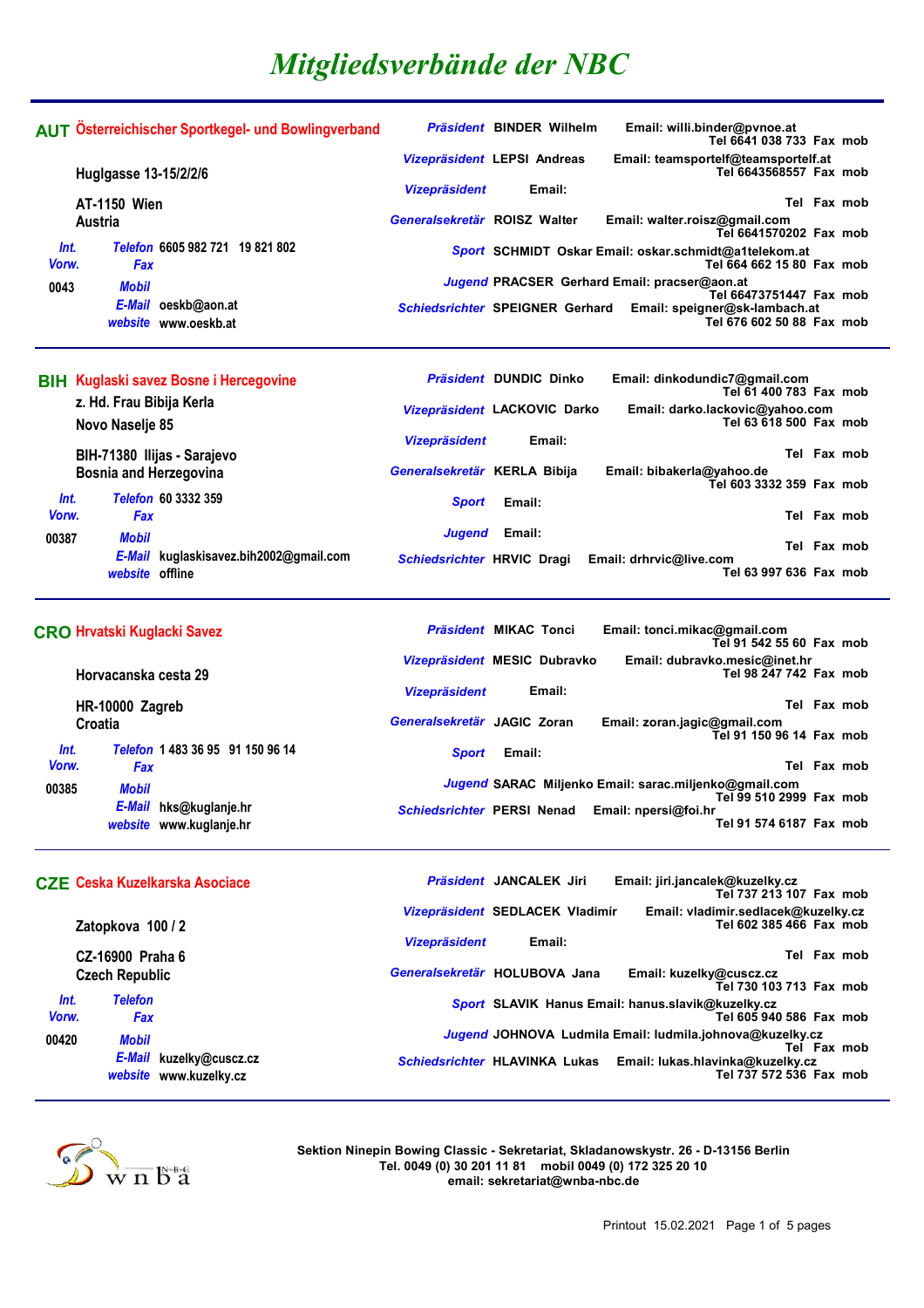|                | <b>DEN Dansk Kegle Forbund</b> |                                                   | Präsident GEINITZ Marita             |        | Email: formand@kegler.dk<br>Tel 21 646 078 Fax mob                             |
|----------------|--------------------------------|---------------------------------------------------|--------------------------------------|--------|--------------------------------------------------------------------------------|
|                | <b>Broendby Stadion 20</b>     |                                                   | Vizepräsident ERIKSEN Mogens         |        | Email: mogens.eriksen@youmail.dk<br>Tel 20 121 776 Fax mob                     |
|                | DK-2605 Broendby               |                                                   | Vizepräsident REJNSTRUP Niklas Lykke |        | Email: kasserer@kegler.dk<br>Tel 31 443 561 Fax mob                            |
| <b>Denmark</b> |                                |                                                   | Generalsekretär HYLDMAR Finn         |        | Email: finnhyldmar@gmail.com<br>Tel 26 252 823 Fax mob                         |
| Int.<br>Vorw.  | <b>Fax</b>                     | Telefon 432 62 346                                |                                      |        | Sport ANDERSEN Lindy Email: lindyspartours@gmail.com<br>Tel 23 230 858 Fax mob |
| 0045           | <b>Mobil</b>                   |                                                   | <b>Jugend</b>                        | Email: | Tel Fax mob                                                                    |
|                |                                | E-Mail ninepin@kegler.dk<br>website www.kegler.dk | <b>Schiedsrichter</b>                | Email: | Fax mob<br>Tel                                                                 |

|                |                  | EST Eesti Veeremängude Liit MTÜ |                       | <b>Präsident KAIDO Kirs</b> | Email: kaido@evml.ee<br>Tel 527 90 70 Fax 527 90 70 mob |             |
|----------------|------------------|---------------------------------|-----------------------|-----------------------------|---------------------------------------------------------|-------------|
|                | Mõtuse 36        |                                 | <b>Vizepräsident</b>  | Email:                      |                                                         | Tel Fax mob |
|                | EE-12620 Tallinn |                                 | <b>Vizepräsident</b>  | Email:                      |                                                         | Tel Fax mob |
| <b>Estonia</b> |                  |                                 | Generalsekretär       | Email:                      |                                                         | Tel Fax mob |
| Int.<br>Vorw.  | <b>Fax</b>       | Telefon 527 90 70               | <b>Sport</b>          | Email:                      |                                                         | Tel Fax mob |
| 00372          | <b>Mobil</b>     | E-Mail kaido@evml.ee            | <b>Jugend</b>         | Email:                      |                                                         | Tel Fax mob |
|                |                  | website www.evml.ee             | <b>Schiedsrichter</b> | Email:                      |                                                         | Tel Fax mob |

|               | <b>FRA Federation Francaise de Bowling et de Sport de Quilles</b><br><b>Comite National Ninepin Bowling Classic</b><br>16 rue des Soeurs |            |                                                                  |                                  | <b>Präsident MERLE Jacques</b> | Email: secretariat@quillesclassic67.org<br>Tel 388 782 724 Fax mob                  |
|---------------|------------------------------------------------------------------------------------------------------------------------------------------|------------|------------------------------------------------------------------|----------------------------------|--------------------------------|-------------------------------------------------------------------------------------|
|               |                                                                                                                                          |            |                                                                  | Vizepräsident RAUSCHER Pascal    |                                | Email: pascal.rauscher@free.fr<br>Tel 950 595 374 Fax mob                           |
|               | FR-67380 Lingolsheim                                                                                                                     |            |                                                                  | <b>Vizepräsident</b>             | Email:                         | Tel Fax mob                                                                         |
|               | France                                                                                                                                   |            |                                                                  | Generalsekretär ROLLING Marianne |                                | Email: marianne.rolling@quillesclassic<br>Tel 388 671 816 Fax mob                   |
| Int.<br>Vorw. |                                                                                                                                          | <b>Fax</b> | Telefon 388782724                                                |                                  |                                | Sport ARGENTON Lionel Email: lionel.argenton@wanadoo.fr<br>Tel 785 929 635 Fax mob  |
| 0033          | <b>Mobil</b>                                                                                                                             |            |                                                                  |                                  |                                | Jugend ARGENTON Lionel Email: lionel.argenton@wanadoo.fr<br>Tel 785 929 635 Fax mob |
|               |                                                                                                                                          |            | E-Mail secretariat@quillesclassic67.org<br>website www.ffbsg.org | Schiedsrichter DUBIEF Gil        |                                | Email: dubief.gil@orange.fr<br>Tel 388 989 427 Fax mob                              |

|                   |                        |     | <b>GER Deutscher Kegler- u. Bowlingbund e.V.</b>           | Präsident OLDENBURG               |        |        | Uwe | Email: dkb-praesident@kegelnundbowl<br>Tel 4331 868 56 70 Fax mob                          |     |             |
|-------------------|------------------------|-----|------------------------------------------------------------|-----------------------------------|--------|--------|-----|--------------------------------------------------------------------------------------------|-----|-------------|
| Hämmerlingstr. 88 |                        |     |                                                            | Vizepräsident ROSENGARD-BECK Dany |        |        |     | Email: dkb-verwaltung@kegelnun<br>Tel 0345 13 688 478 Fax mob                              |     |             |
|                   | <b>DE-12555 Berlin</b> |     |                                                            | Vizepräsident ZUREK Holger        |        |        |     | Email: dkb-finanzen@kegelnundbowling.de<br>Tel 7726 337 06 33 Fax mob                      |     |             |
| Germany           |                        |     |                                                            | Generalsekretär                   | Erns   | Email: |     |                                                                                            | Tel | Fax mob     |
| Int.<br>Vorw.     |                        | Fax | Telefon 030 873 1299                                       |                                   |        |        |     | Sport EGGEBRECHT Simone Email: dkb-sportdirektorin@kegelnundbo<br>Tel 030 873 1299 Fax mob |     |             |
| 0049              | <b>Mobil</b>           |     |                                                            |                                   |        |        |     | Jugend KLAUS Ulrike Email: dkb-jugend@kegelnundbowling.de<br>Tel 6234 37 73 Fax mob        |     |             |
|                   | E-Mail                 |     | dkb@kegelnundbowling.de<br>website www.kegelnundbowling.de | <b>Schiedsrichter</b>             | Email: |        |     |                                                                                            |     | Tel Fax mob |



**Sektion Ninepin Bowing Classic - Sekretariat, Skladanowskystr. 26 - D-13156 Berlin Tel. 0049 (0) 30 201 11 81 mobil 0049 (0) 172 325 20 10 email: sekretariat@wnba-nbc.de**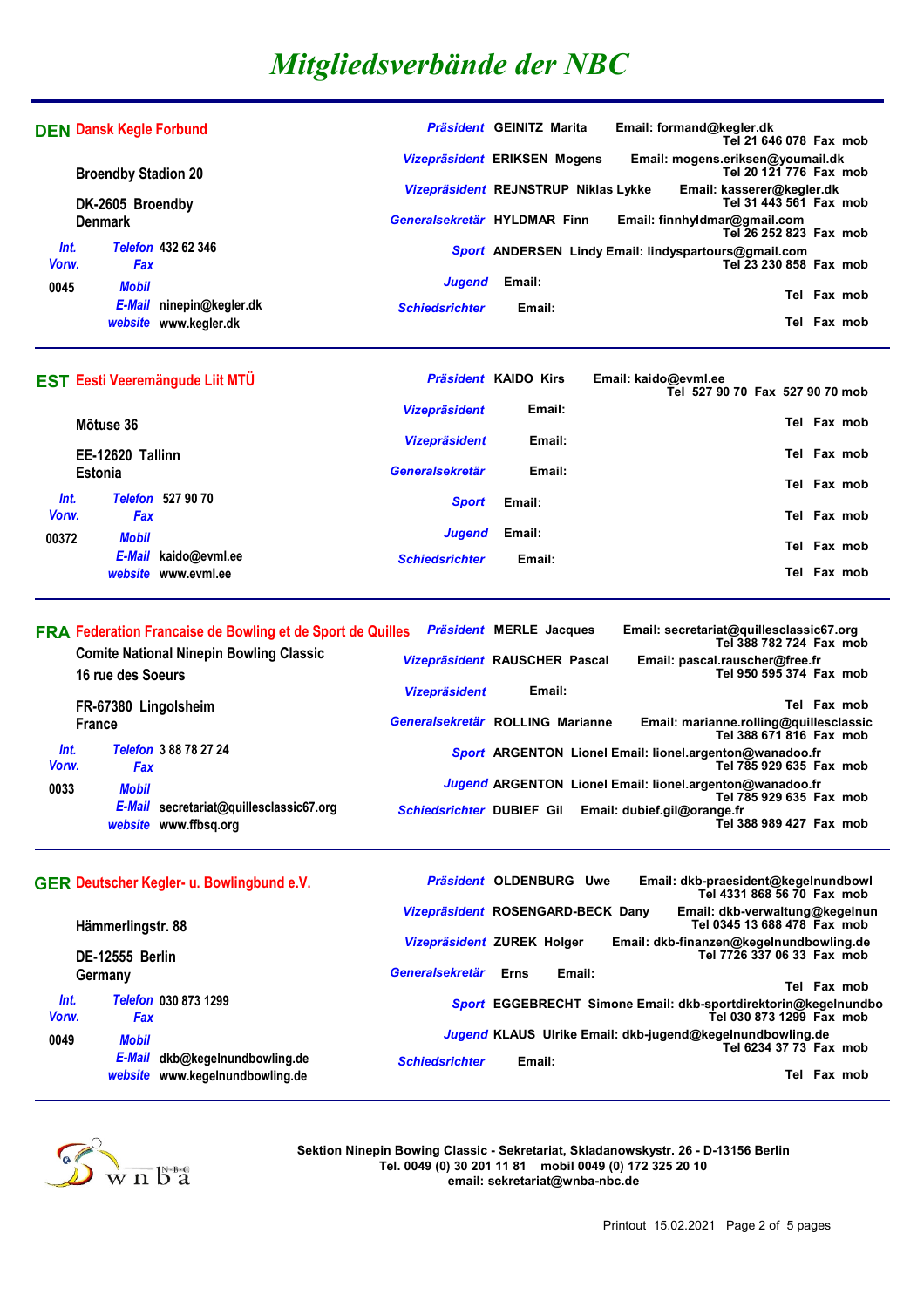|                             | <b>GER Deutscher Keglerbund Classic e. V.</b> | <b>Präsident</b>                     |  | Email: |                                                                             |             |
|-----------------------------|-----------------------------------------------|--------------------------------------|--|--------|-----------------------------------------------------------------------------|-------------|
|                             |                                               |                                      |  |        |                                                                             | Tel Fax mob |
| <b>Frankenstraße 3</b>      |                                               | Vizepräsident BERK Thomas            |  |        | Email: vizepraesident1@dkbc.de<br>Tel 8456 2430 Fax mob                     |             |
| DE-71545 Wüstenrot          |                                               | <b>Vizepräsident</b>                 |  | Email: |                                                                             | Tel Fax mob |
| Germany                     | Generalsekretär                               |                                      |  | Email: |                                                                             | Tel Fax mob |
| Int.<br>Vorw.<br><b>Fax</b> | Telefon 7945 942 88 88                        |                                      |  |        | Sport SEITZ Harald Email: sportdirektor@dkbc.de<br>Tel 7247 946 611 Fax mob |             |
| <b>Mobil</b><br>0049        |                                               |                                      |  |        | Jugend BACHERT Jeanette Email: jugend@dkbc.de                               |             |
|                             | E-Mail gs@dkbc.de                             | <b>Schiedsrichter TRETTER Dieter</b> |  |        | Tel 7654 8443 Fax mob<br>Email: schiedsrichter@dkbc.de                      |             |
|                             | website www.dkbc.de                           |                                      |  |        | Tel 0175 488 41 88 Fax mob                                                  |             |

**HUN Magyar Bowling es Teke Szövetseg Teke Szakagi Szövet** *Präsident* **PINTYÖKE Marcell Email: pintyokemarcell@gmail.com**

|       |                     |                          | <b>Vizepräsident</b>   | Email:             |                                                          |  |             |  |  |  |
|-------|---------------------|--------------------------|------------------------|--------------------|----------------------------------------------------------|--|-------------|--|--|--|
|       | Istvánmezei ut. 1-3 |                          |                        |                    |                                                          |  | Tel Fax mob |  |  |  |
|       | HU-1146 Budapest    |                          | <b>Vizepräsident</b>   | Email:             | Tel Fax mob                                              |  |             |  |  |  |
|       | Hungary             |                          | <b>Generalsekretär</b> | <b>BATOR Gabor</b> | Email: fotitkar@tekesport.hu<br>Tel 14 606 805 Fax mob   |  |             |  |  |  |
| Int.  |                     | Telefon 14 60 68 05      | <b>Sport</b>           | Email:             |                                                          |  |             |  |  |  |
| Vorw. | Fax                 |                          |                        |                    |                                                          |  | Tel Fax mob |  |  |  |
| 0036  | <b>Mobil</b>        |                          |                        |                    | Jugend JUHASZ Tibor Email: juhaszestarsaj@t-online.hu    |  |             |  |  |  |
|       |                     |                          |                        |                    | Tel 309 456 239 Fax mob                                  |  |             |  |  |  |
|       |                     | E-Mail teke@tekesport.hu |                        |                    | Schiedsrichter TOTH Redmond Email: redmondtoth@gmail.com |  |             |  |  |  |
|       |                     | website www.tekesport.hu |                        |                    | Tel 706 234 729 Fax mob                                  |  |             |  |  |  |

|               |                           | <b>ITA</b> Italienischer Sportkeglerverband (ISKV) |                      | Präsident UNTERFRAUNER Hugo                                                             |  | Email: unterfrauner.hugo@gmail.c<br>Tel 329 597 738 Fax mob                     |  |             |
|---------------|---------------------------|----------------------------------------------------|----------------------|-----------------------------------------------------------------------------------------|--|---------------------------------------------------------------------------------|--|-------------|
|               | <b>Pfarrhofstrasse 11</b> |                                                    |                      | Vizepräsident GAMPER Helene                                                             |  | Email: helene.gamper@gmail.com<br>Tel 349 714 1668 Fax mob                      |  |             |
|               | <b>IT-39100 Bozen</b>     |                                                    | <b>Vizepräsident</b> | Email:                                                                                  |  |                                                                                 |  | Tel Fax mob |
|               | Italy                     |                                                    |                      | Generalsekretär MARSONER Evi<br>Email: evimarsoner@yahoo.de<br>Tel 335 843 3535 Fax mob |  |                                                                                 |  |             |
| Int.<br>Vorw. | <b>Fax</b>                | Telefon 0 471 254 161                              |                      |                                                                                         |  | Sport GAMPER Helene Email: helene.gamper@gmail.com<br>Tel 349 714 1668 Fax mob  |  |             |
| 0039          | <b>Mobil</b>              |                                                    |                      |                                                                                         |  | Jugend GAMPER Helene Email: helene.gamper@gmail.com<br>Tel 349 714 1668 Fax mob |  |             |
|               |                           | E-Mail info@iskv.it<br>website www.isky.it         |                      | Schiedsrichter COMINCIOLI Aldo                                                          |  | Email: cominciolialdo@gmail.com<br>Tel 338 531 9713 Fax mob                     |  |             |

| MKD Kuglarska Federacija na Severna Makedonija |            |                                                        |                                 | Präsident NIKOLIC Predrag                                  |  | Email: kfmacedonia2010@gmail.com<br>Tel 70 222 150 Fax mob                           |  |  |  |
|------------------------------------------------|------------|--------------------------------------------------------|---------------------------------|------------------------------------------------------------|--|--------------------------------------------------------------------------------------|--|--|--|
|                                                |            | Kej 13 Noemvri kula 2/4                                |                                 | Vizepräsident MIHAJLOVSKI Igor                             |  | Email: igor.mihajlovski@msu.edu.mk<br>Tel 78 313 512 Fax mob                         |  |  |  |
| MK-1000 Skopje<br><b>Republic of Macedonia</b> |            |                                                        |                                 | Vizepräsident DIMITROVSKI Dimitar                          |  | Email: kkvardar2014@gmail.com<br>Tel 71 232 565 Fax mob                              |  |  |  |
|                                                |            |                                                        | Generalsekretär                 | Email:                                                     |  | Tel Fax mob                                                                          |  |  |  |
| Int.<br>Vorw.                                  | <b>Fax</b> | Telefon 23 134 079                                     | <b>Sport</b>                    | Email:                                                     |  | Tel Fax mob                                                                          |  |  |  |
| 00389                                          | Mobil      |                                                        |                                 | Jugend MIHAJLOVSKI Igor Email: igor.mihajlovski@msu.edu.mk |  |                                                                                      |  |  |  |
|                                                |            | E-Mail kfmacedonia2010@gmail.com<br>website www.kfm.mk | Schiedsrichter TRPKOVSKI Mishko |                                                            |  | Tel 78 313 512 Fax mob<br>Email: miskotrpkovski1@gmail.com<br>Tel 71 769 063 Fax mob |  |  |  |



**Sektion Ninepin Bowing Classic - Sekretariat, Skladanowskystr. 26 - D-13156 Berlin Tel. 0049 (0) 30 201 11 81 mobil 0049 (0) 172 325 20 10 email: sekretariat@wnba-nbc.de**

**Tel 305 365 214 Fax mob**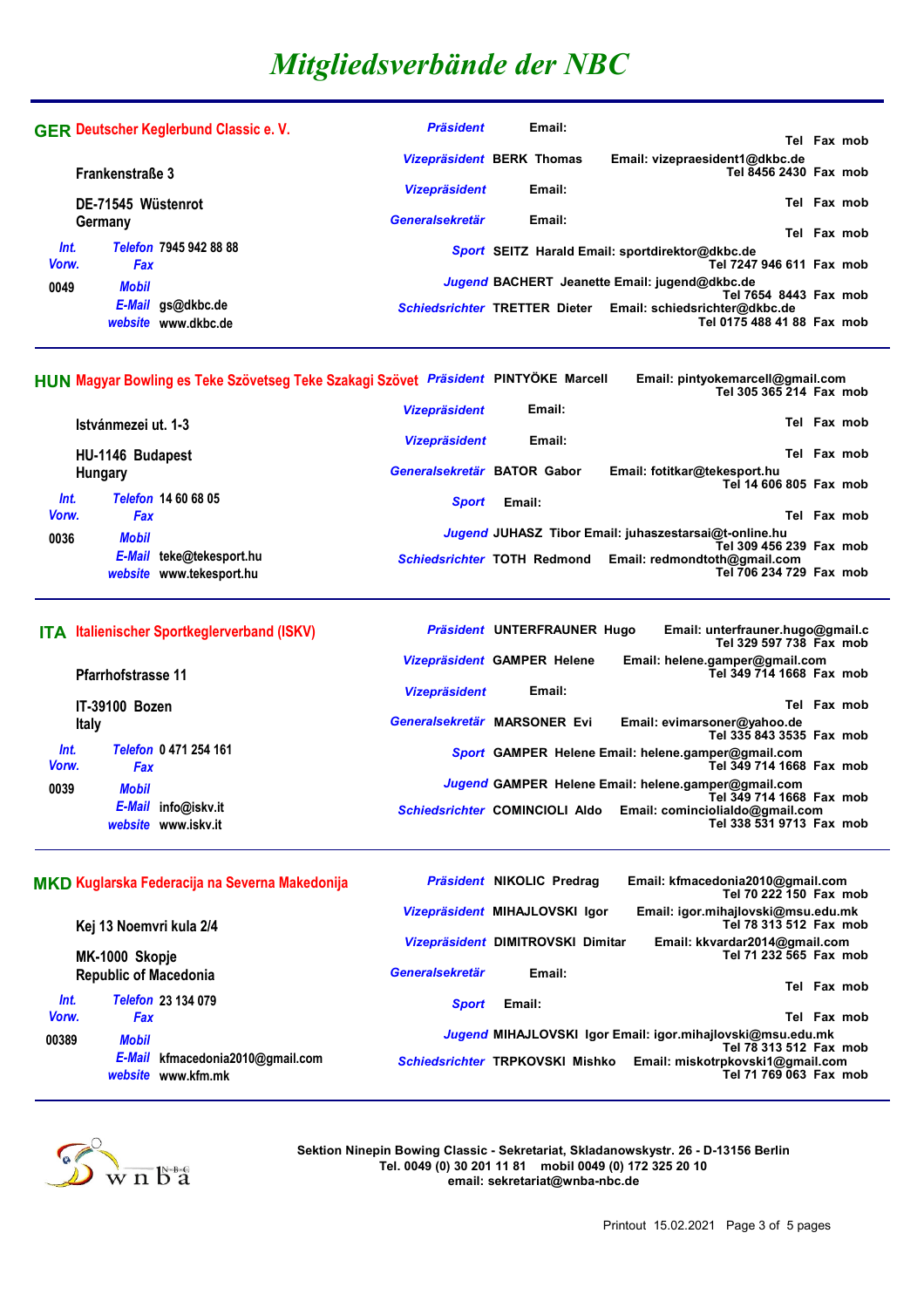|               |                                              | <b>MNE Kuglaski Savez Crne Gore</b>                                     |                                                | <b>Präsident VUKCEVIC Zoran</b>           | Email: vukcevic-zoran@t-com.me<br>Tel 69 120 888 Fax 20 414 120 mob                         |
|---------------|----------------------------------------------|-------------------------------------------------------------------------|------------------------------------------------|-------------------------------------------|---------------------------------------------------------------------------------------------|
|               | <b>Bulevar Svetog Petra Cetinjskog 15/4</b>  |                                                                         | <b>Vizepräsident</b>                           | Email:                                    |                                                                                             |
|               |                                              |                                                                         | <b>Vizepräsident</b>                           | Email:                                    | Tel Fax mob                                                                                 |
|               | ME-81000 Podgorica<br>Montenegro / Crna Gora |                                                                         |                                                | Generalsekretär MITROVIC Dragan           | Tel Fax mob<br>Email: dragan060@gmail.com                                                   |
| Int.          |                                              | Telefon 69 024 858                                                      |                                                |                                           | Tel 69 503 320 Fax mob                                                                      |
| Vorw.         | Fax                                          |                                                                         | <b>Sport</b>                                   | Email:                                    | Tel Fax mob                                                                                 |
| 00382         | <b>Mobil</b>                                 |                                                                         | Jugend                                         | Email:                                    | Tel Fax mob                                                                                 |
|               |                                              | E-Mail kuglaskisavezcrnegore@t-com.me<br>website www.kuglaskisavez.me   |                                                | <b>Schiedsrichter POPOVIC Dusko</b>       | Email: dusko0908@gmail.com<br>Tel 69 321 347 Fax mob                                        |
|               | <b>POL Polski Zwiazek Kreglarski</b>         |                                                                         |                                                | <b>Präsident BRONSKI Bernard</b>          | Email: bernard_bronski@wp.pl<br>Tel 601 770 933 Fax mob                                     |
|               | Mickiewicza 30                               |                                                                         |                                                | Vizepräsident KLASKALA Maciej             | Email: maciej.klaskala@pzkregl.pl<br>Tel 603 922 066 Fax mob                                |
|               | PL-60-836 Poznan                             |                                                                         |                                                | Vizepräsident JANICKI Tomasz              | Email: tomek@skybowling.pl<br>Tel 618 436 328 Fax mob                                       |
|               | <b>Poland</b>                                |                                                                         | <b>Generalsekretär</b>                         | Email:                                    |                                                                                             |
| Int.<br>Vorw. | Fax                                          | Telefon 618 436 328                                                     |                                                |                                           | Tel Fax mob<br>Sport LOSZYK Andrzej Email: pzkskk@poczta.onet.pl<br>Tel 506 391 331 Fax mob |
| 0048          | <b>Mobil</b>                                 |                                                                         | Jugend                                         | Email:                                    | Tel Fax mob                                                                                 |
|               |                                              | E-Mail biuro@pzkregl.pl<br>website www.pzkregl.pl                       |                                                | Schiedsrichter KACZMAREK Ireneusz         | Email: ireczek57@op.pl<br>Tel 609 171 539 Fax mob                                           |
|               |                                              |                                                                         |                                                |                                           |                                                                                             |
|               |                                              | <b>ROU Federatia Romana de Popice</b>                                   |                                                | <b>Präsident POPESCU Maria</b>            | Email: federatie@federatie-popice.ro                                                        |
|               |                                              |                                                                         |                                                | Vizepräsident BALAJ Mircea                | Tel 728 722 459 Fax mob<br>Email: balajro@yahoo.com                                         |
|               | Str. Vasile Conta 16                         |                                                                         | <b>Vizepräsident</b>                           | Email:                                    | Tel 744 573 036 Fax mob                                                                     |
|               | RO-020954 Bucuresti<br>Romania               |                                                                         |                                                | Generalsekretär STACOJIU Victor           | Tel Fax mob<br>Email: victor_ursu@yahoo.com<br>Tel 729685216 Fax mob                        |
| Int.          |                                              | Telefon 318 056 159                                                     |                                                |                                           | Sport ANTIMIRESCU Catalin-Remus Email: remyx73@yahoo.com                                    |
| Vorw.<br>0040 | Fax<br>Mobil                                 |                                                                         | Jugend                                         | Email:                                    | Tel 722 179 970 Fax mob                                                                     |
|               |                                              | E-Mail federatie@federatie-popice.ro<br>website www.federatie-popice.ro |                                                | Schiedsrichter GRIGORESCU Ion             | Tel Fax mob<br>Email: iongrigorescu61@gmail.com<br>Tel 745 013 731 Fax mob                  |
|               |                                              |                                                                         |                                                | Präsident KURELIC Milan                   |                                                                                             |
|               |                                              | <b>SLO Kegljaska Zveza Slovenije</b>                                    |                                                |                                           | Email: milan.kurelic@gmail.com<br>Tel 31 300 666 Fax mob                                    |
|               | Celovska Cesta 25                            |                                                                         |                                                | Vizepräsident VEHOVEC Boris               | Email: boris.mizarstvokranj@gmail.com<br>Tel 31 640 229 Fax mob                             |
|               | SI-1000 Ljubljana<br>Slovenia                |                                                                         | <b>Vizepräsident</b><br><b>Generalsekretär</b> | Email:<br>Email:                          | Tel Fax mob                                                                                 |
| Int.          |                                              | Telefon 1 434 9624                                                      |                                                |                                           | Tel Fax mob                                                                                 |
| Vorw.         | Fax                                          |                                                                         |                                                | Sport GORNIK Franc Email: gornik@siol.net | Tel 41 628 548 Fax mob                                                                      |
| 00386         | Mobil                                        | E-Mail info@kegljaska-zveza.si                                          | Jugend                                         | Email:<br>Schiedsrichter STERZAJ Jani     | Tel Fax mob<br>Email: jani.sterzaj@gmail.com                                                |



**Sektion Ninepin Bowing Classic - Sekretariat, Skladanowskystr. 26 - D-13156 Berlin Tel. 0049 (0) 30 201 11 81 mobil 0049 (0) 172 325 20 10 email: sekretariat@wnba-nbc.de**